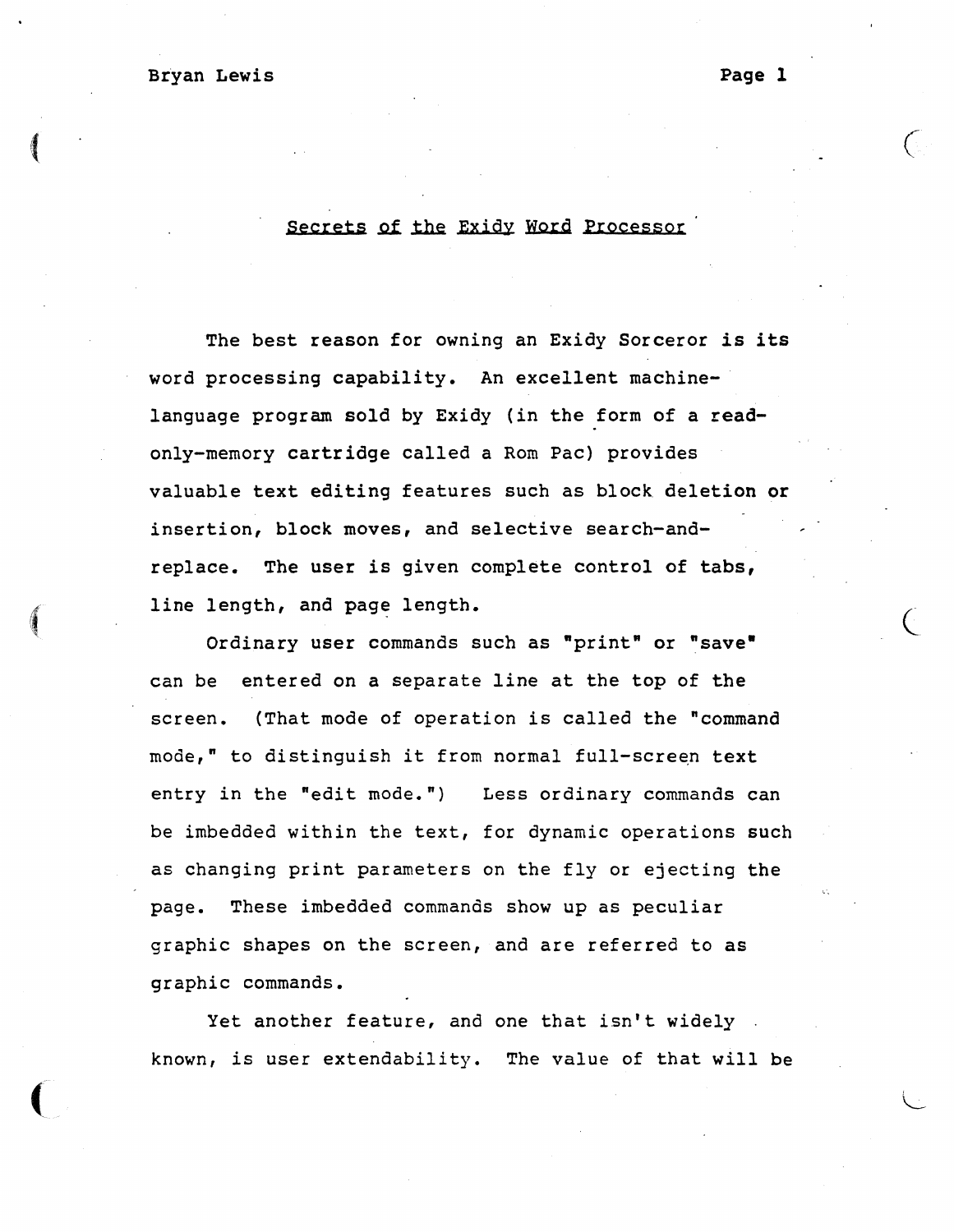seen throughout this article. (If you'd like more background information than I've given here, see the article "Do the Job for a Lot Less" in the March 1980 issue of Microcomputing.)

### The Bad News

I recently disassembled a large portion of the Word Processor Pac, trying to understand how it handled proportional spacing, boldfacing, subscripting, and all the other fancy operations mentioned in the User's Manual from Exidy. Like any other computer owner, I wanted my system to have every possible option; I . thought its inabilty to do those things was a result of mere ignorance. After all, my printer (an NEC Spinwriter) was capable of microscopic carriage control with the best of them.

The most surprising discovery I made is that the Rom Pac will not do boldfacing, proportional spacing, subscripting, or superscripting. Don't believe everything the User's Manual tells you! You must add extra software of your own to implement those features; the best that can be said of the Rom Pac is that it is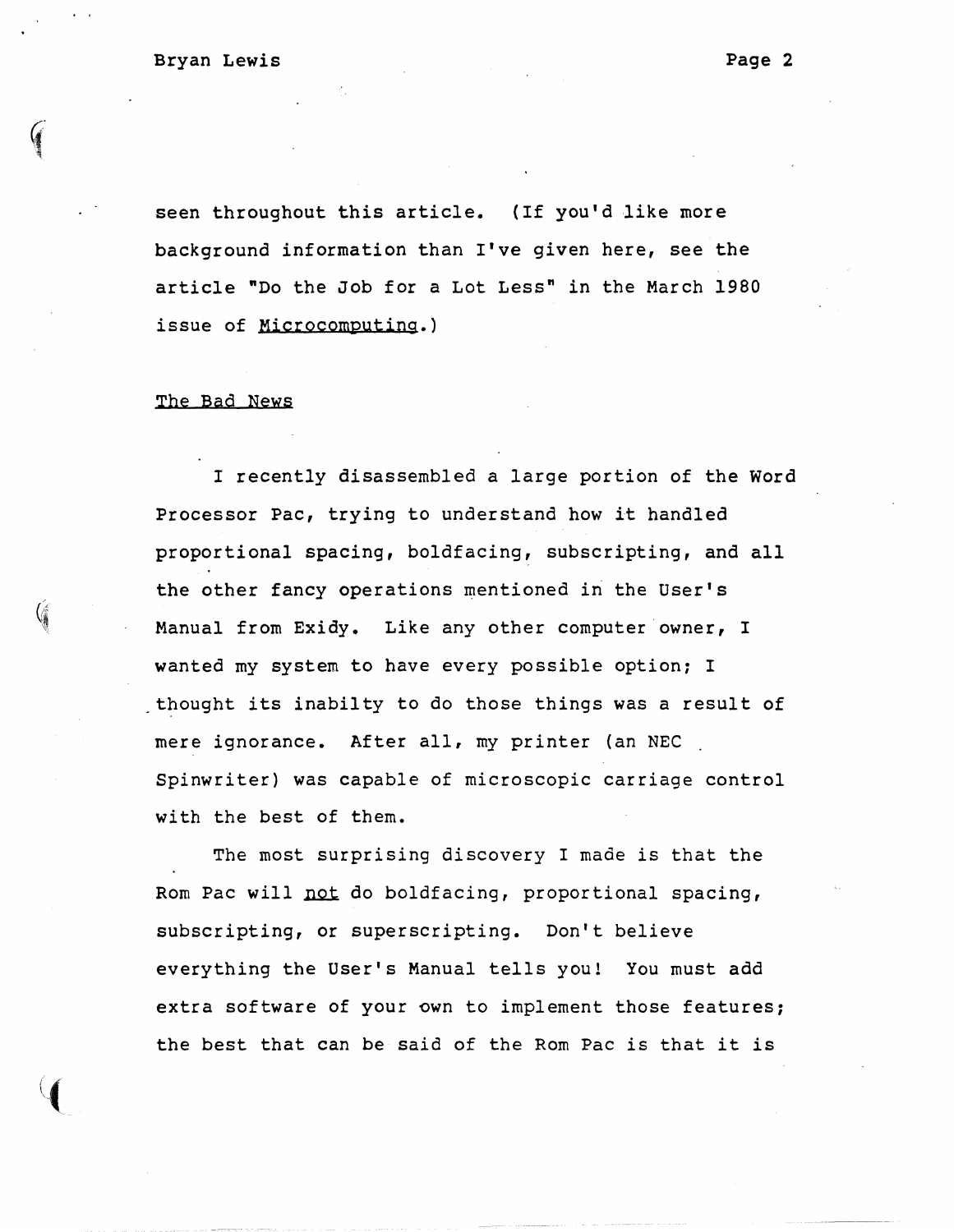$\overline{\mathcal{M}}$ 

 $\big($ 

L

extensible. I will be outlining in this article the basis for adding your own features in software.

 $\overline{\mathcal{A}}$  (and the contract of  $\overline{\mathcal{A}}$  ) and the contract of  $\overline{\mathcal{A}}$  (and the contract of  $\overline{\mathcal{A}}$ 

Another way to get the extra features is to add smart hardware. A Diablo printer, for example, can be educated by adding specially programmed read-only memory. Other smart printers are appearing on the market now, such as the Xymec and the Centronics 737. One advantage to the hardware solution is speed -- your computer doesn't have to send a multitude .of control characters to the printer. The disadvantage is cost, especially if you already own a semi-smart printer, as I did.

More bad news. Some of the graphic commands won't work within a line of text, but must be 'on a line all by themselves; the formfeed (GRAPHIC-I) and reformat (GRAPHIC-S) are examples.

The mark (GRAPHIC-9) is supposed to serve as a place marker, to automatically halt the execution of large-scale commands such as forward, backward, delete, and print. It does its job for the first three, but it does not halt printing. Fortunately, several of the commands will stop printing: GRAPHIC-8 designates the end of text, and GRAPHIC-2, 3, and 4 are treated as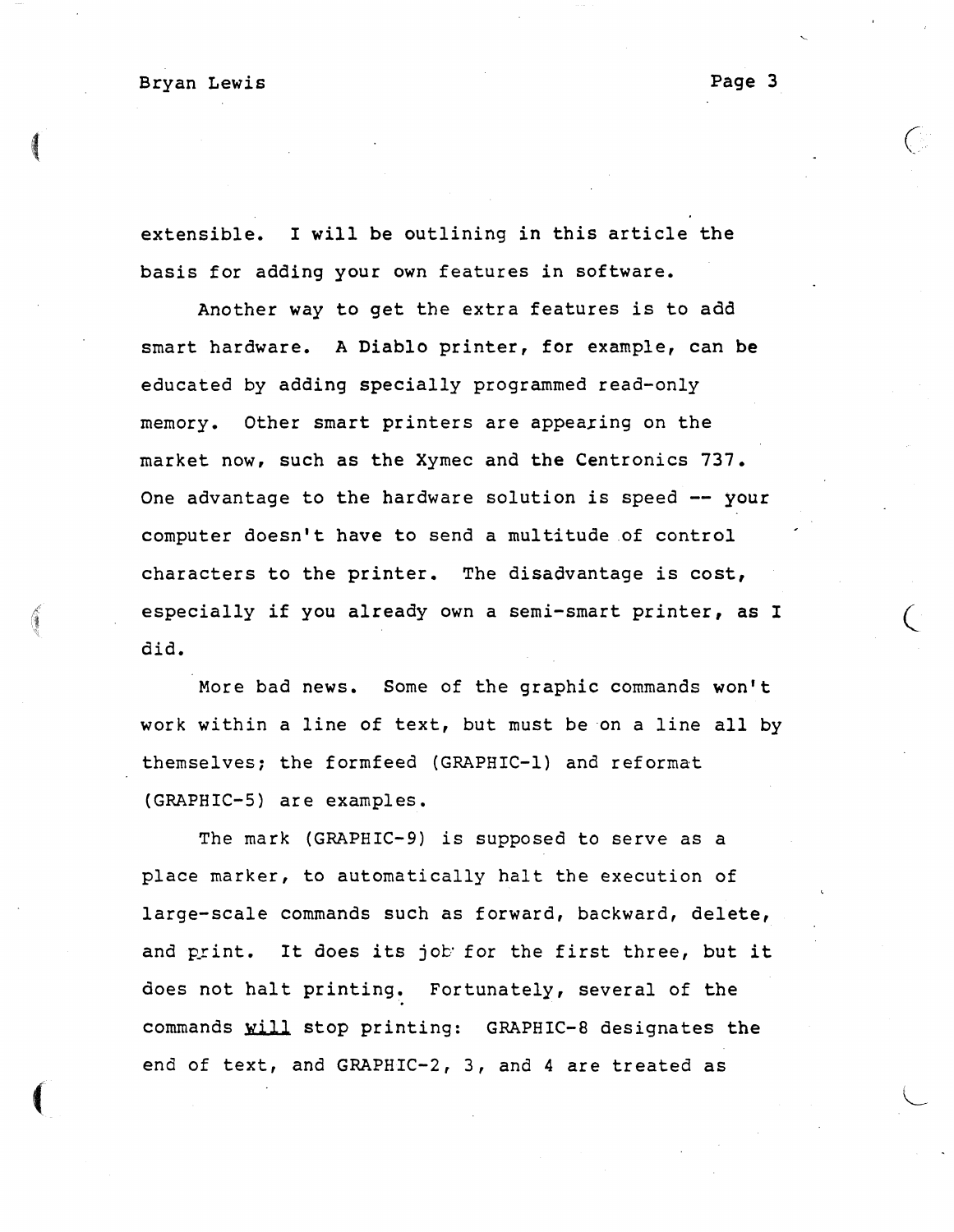Bryan Lewis **Page 4** 

errors. When the Pac encounters one of the latter commands during printing, it pauses to ask your judgment on the error: to continue printing (hit RETURN) or to abort (hit the ESCape key).

This makes possible a kluge method for subscripting: insert a "wrong" graphic command, then the subscript, then another command. When the printer pauses at each command, position the paper manually, and then hit RETURN to resume. If you have a Centronicsstyle printer which buffers a line at a time, your procedure will be more involved; at the pause, the preceding characters on the line are still sitting in the line buffer waiting for a carriage return.

My solution to this subscripting problem will, in a moment, serve as an illustration of how to add your own features. But first I need to cover a little more background.

#### Canned Output Routines

The Word Processor Rom Pac contains two ready-made printer drivers, one using the Sorceror's serial port anc the other the parallel port. The serial printer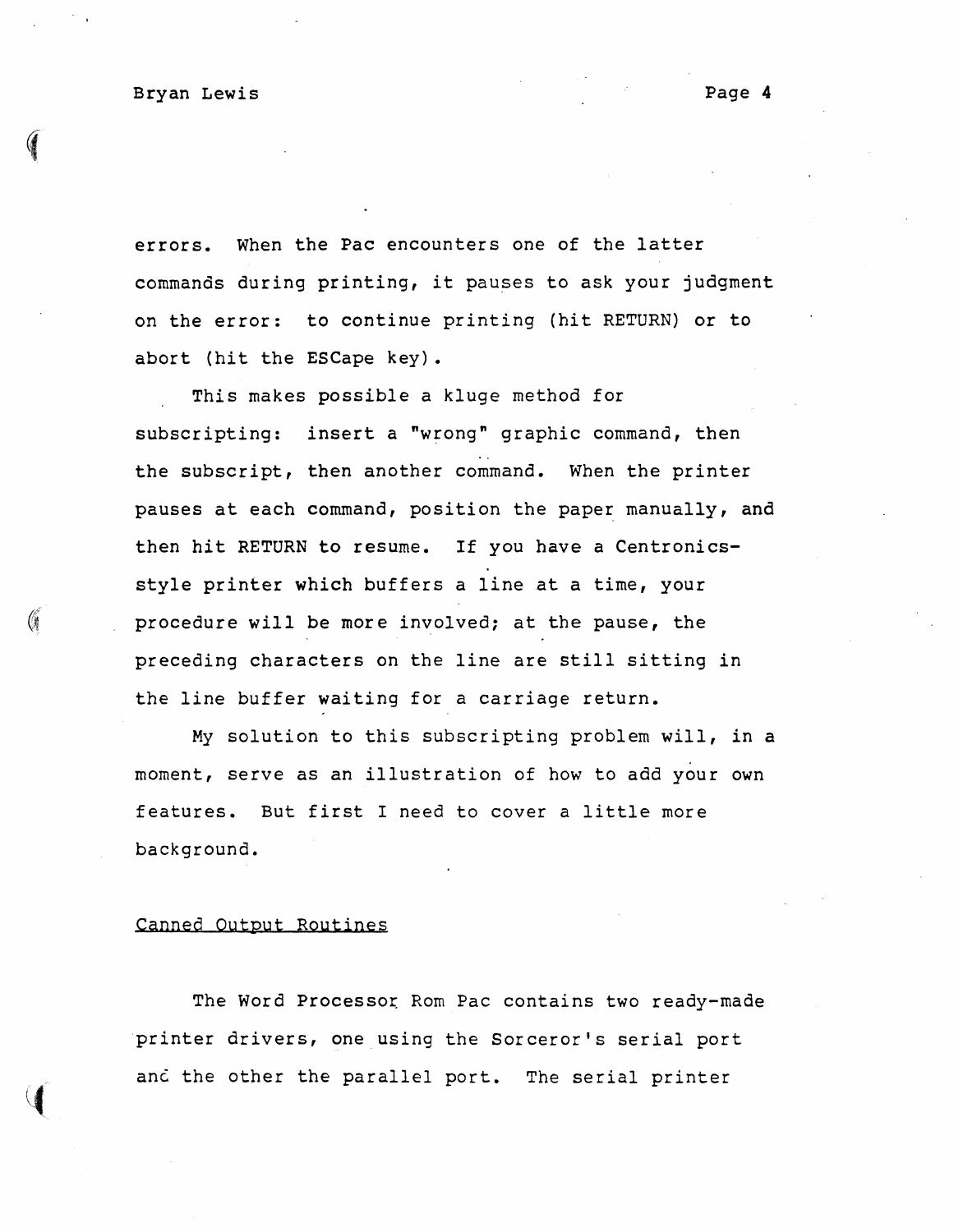driver starts at hexadecimal address DE90. The parallel driver, at address DE70, is designed for a Centronicslike printer (such as my Spinwriter).

A characteristic of the latter driver is that it filters out and discards line feeds, because Centronics printers usually supply their own line feeds after receiving a carriage return. Since, however, we want to produce line feeds for the purpose of subscripting,-we must use the following short modification in Z-80 assembly language. It jumps into the Centronics driver immediately after the line-feed filter.

| F5       |  | PUSH AF |                 |  |
|----------|--|---------|-----------------|--|
| C3 75 DE |  |         | $JP$ $CENTRX+5$ |  |

Now, the normal way to access one of those output routines is the selection of a value in a table, the socalled y-table. Choosing Print Device 1 specifies the serial driver and Print Device 2 the Centronics one. The Rom Pac will then send its stream of individual. characters to the chosen output port.

Neither choice is really right for our purposes, though. It's difficult to make large-scale format

 $\overline{\phantom{a}}$ 

 $\overline{\mathcal{C}}$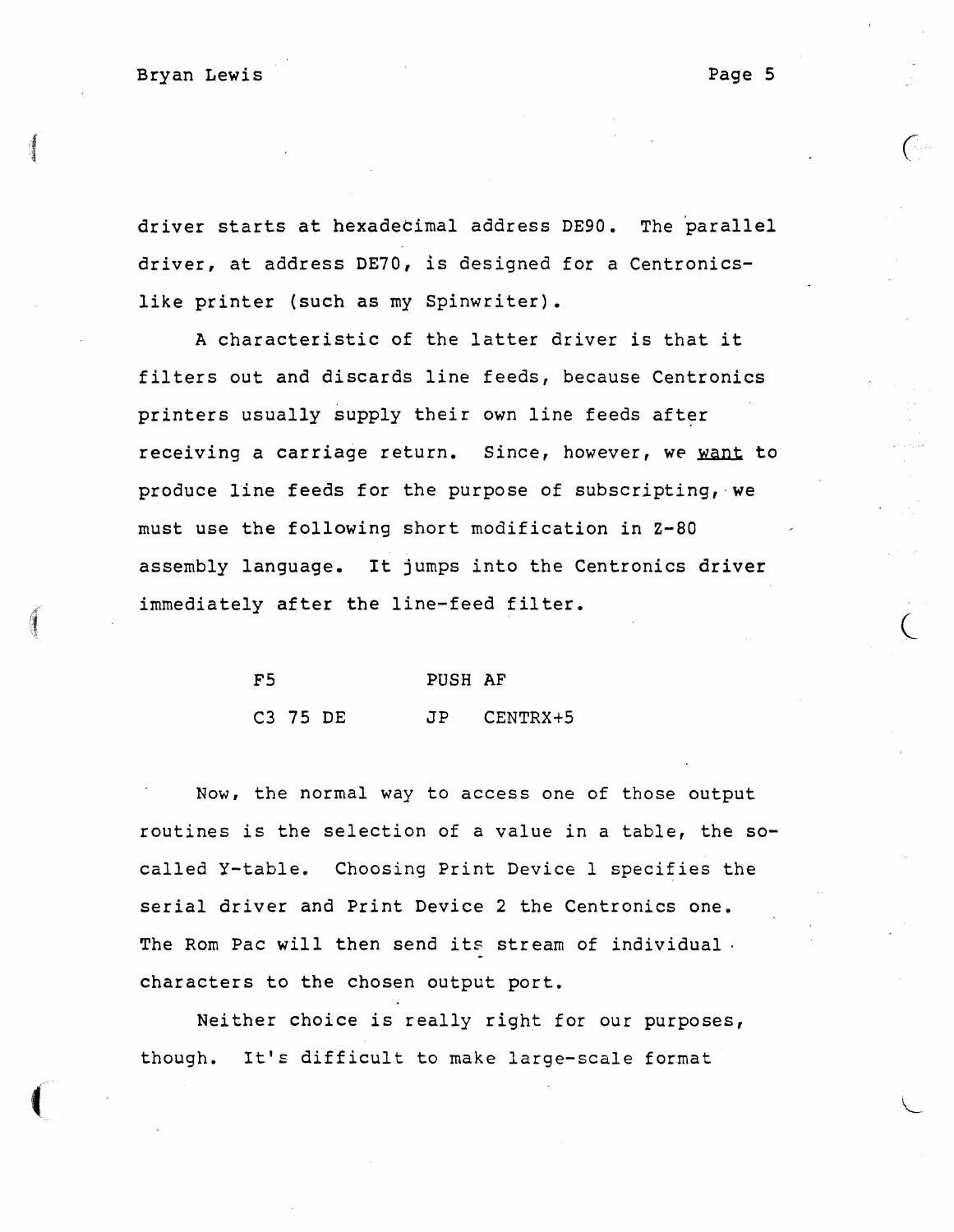Bryan Lewis **Page 6** 

changes when we're catching one character at a time. We would rather get our hands on a whole line at a time, in some sort of print buffer. And we can do that, by selecting Print Device O.

Print Device 0 does nothing. (If it seems only natural to you that Device 0 does nothing, then you haven't read the Exidy Manual. The secret of this nondevice is very well hidden.) The Pac carefully avoids doing anything to the line of text, to make sure it doesn't interfere with whatever fancy driver routine you're using for a daisy-wheel printer. Device 0 doesn't even send out the individual characters as the other devices do.

Here's how it works. Location 07DC is reserved for a jump to a printer driver. The default is C9, i.e., a do-nothing return, but you can change it to C3 70 DE for a Centronics, or to C3 90 DE for serial output, or to your own jump. But the only characters sent to that location are spaces, vertical tabs, and carriage returns, for indenting, tabbing, ejecting the page, etc. I suspect they're handled separately like this in case you have a Diablo-style printer with separate platen control lines.

What about the rest of the characters? A print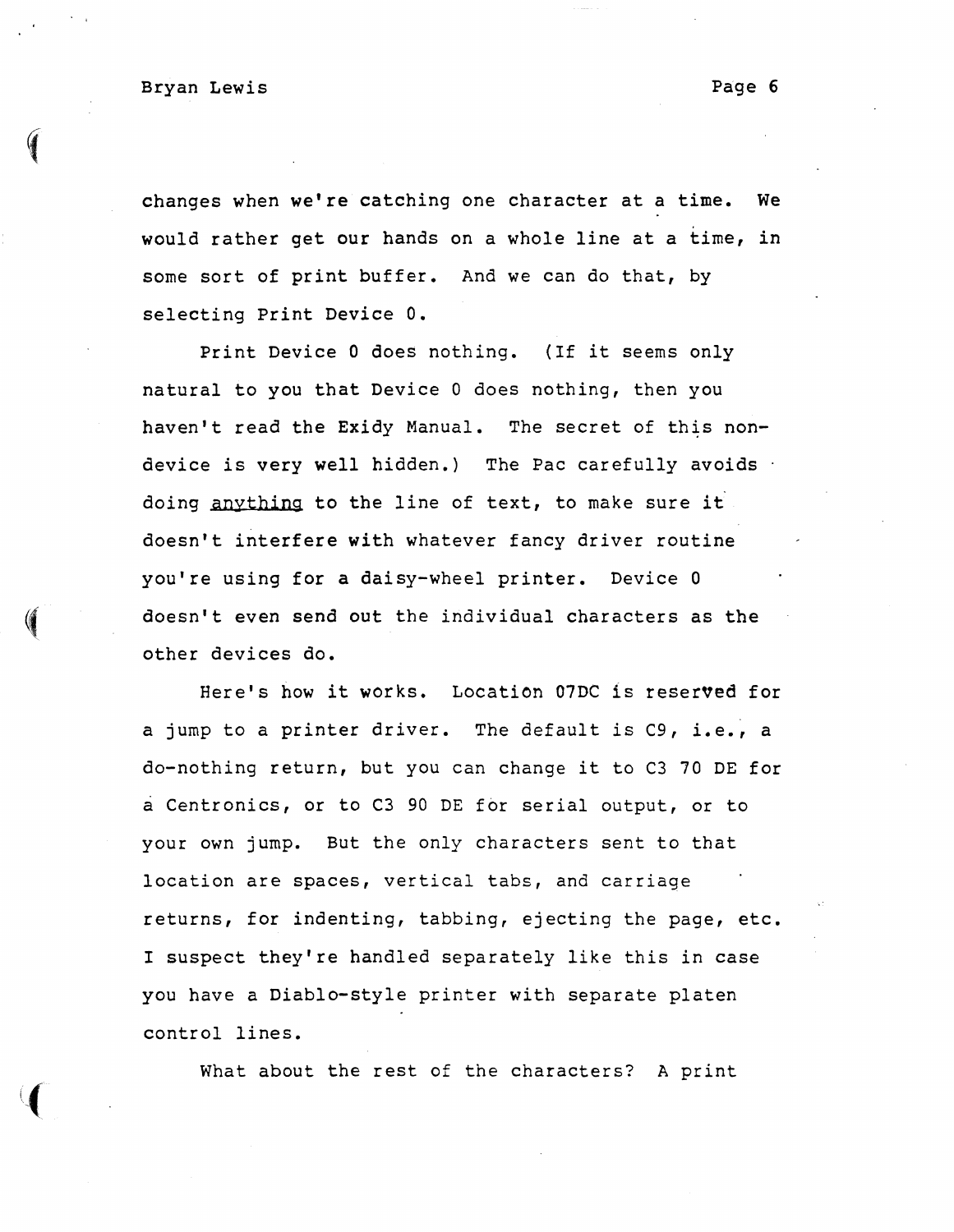buffer at 06Bl is filled with a line at a time. Nothing is done with the line: no justifying, no acting upon graphic commands. The Pac then hops to address 07E9, where you can put a jump to your own buffer-handler. The default content of 07E9 is a simple return; the characters are sent nowhere.

 $($ 

### The Solution

 $\left( \begin{array}{c} \begin{array}{c} \begin{array}{c} \end{array}\\ \end{array} \right) \end{array}$ 

 $\overline{\mathcal{L}}$ 

Enough bacKground. We now know how to access the print buffer and where to send the characters after we're through with them. We want to write a routine that does the following (outlined here in "structured English") :

REPEAT until the end of the buffer:

Get a character from the print buffer. If it's a subscript command:

> OUTPUT the sequence of characters for a half-line-feed.

If it's a superscript command: OUTPUT the sequence of characters for a negative half-line-feed.

 $\overline{C}$ 

L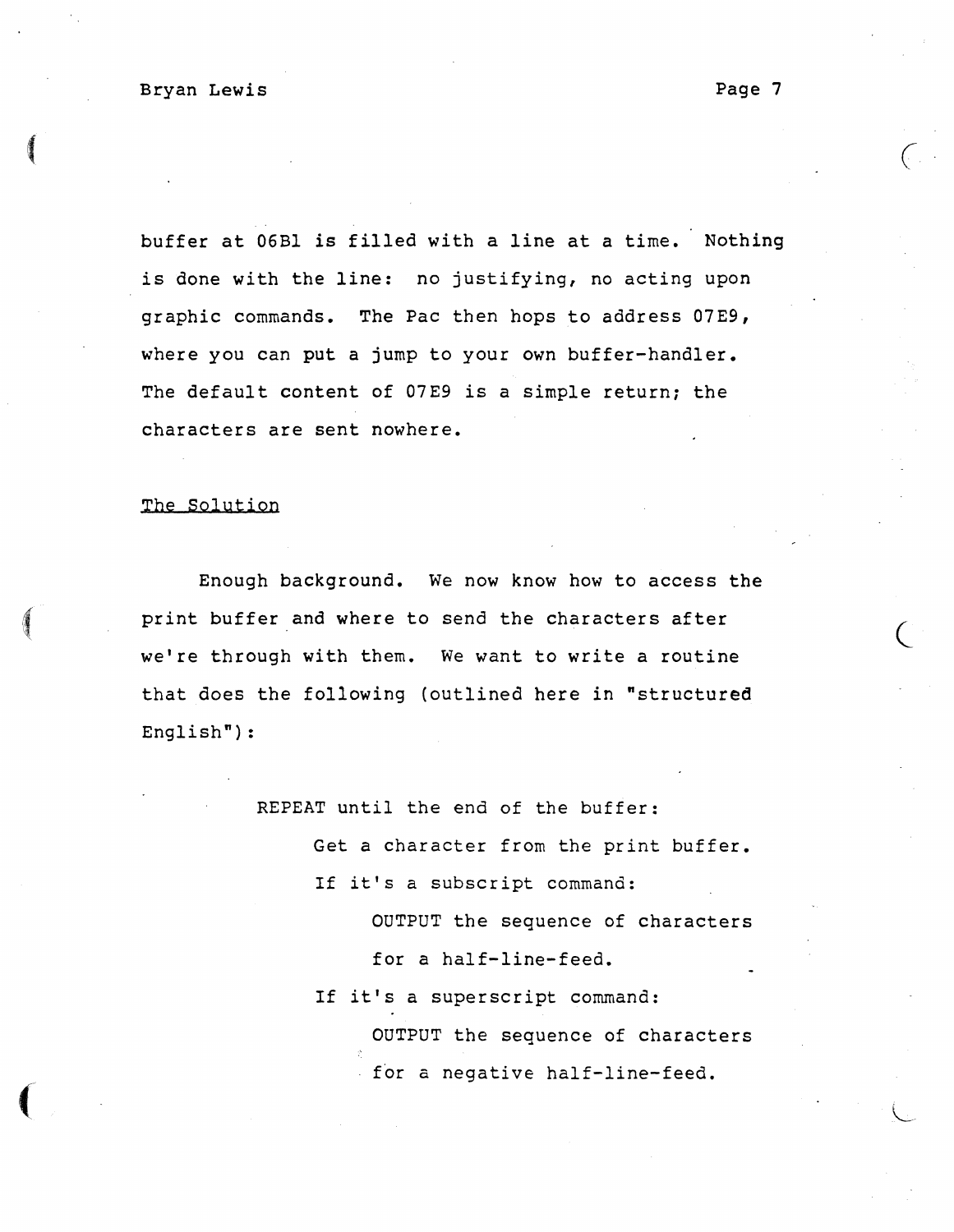Page 8

'.;

If it's a normal character:

OUTPUT it.

Listing 1 shows this routine coded into Z-80 assembly language. Some fine points to note are:

- 1. The imbedded commands that stand for subscript and superscript are the hexadecimal values 12 and 13. (See also Table 1.)
- 2. The seven-byte sequence that produces a half- (*Iine-feed on a Spinwriter is:*

ESC-]-R to select half spacing,

LF to do it, and

ESC-] -w to resume normal spacing. For a negative line feed, change the LF to  $ESC-9.$ 

3. The output routine we use for those special escape sequences is the one we saw earlier: Centronics with line feeds. For normal text output, however, we still use the canned driver, so that we don't get doubly-spaced lines.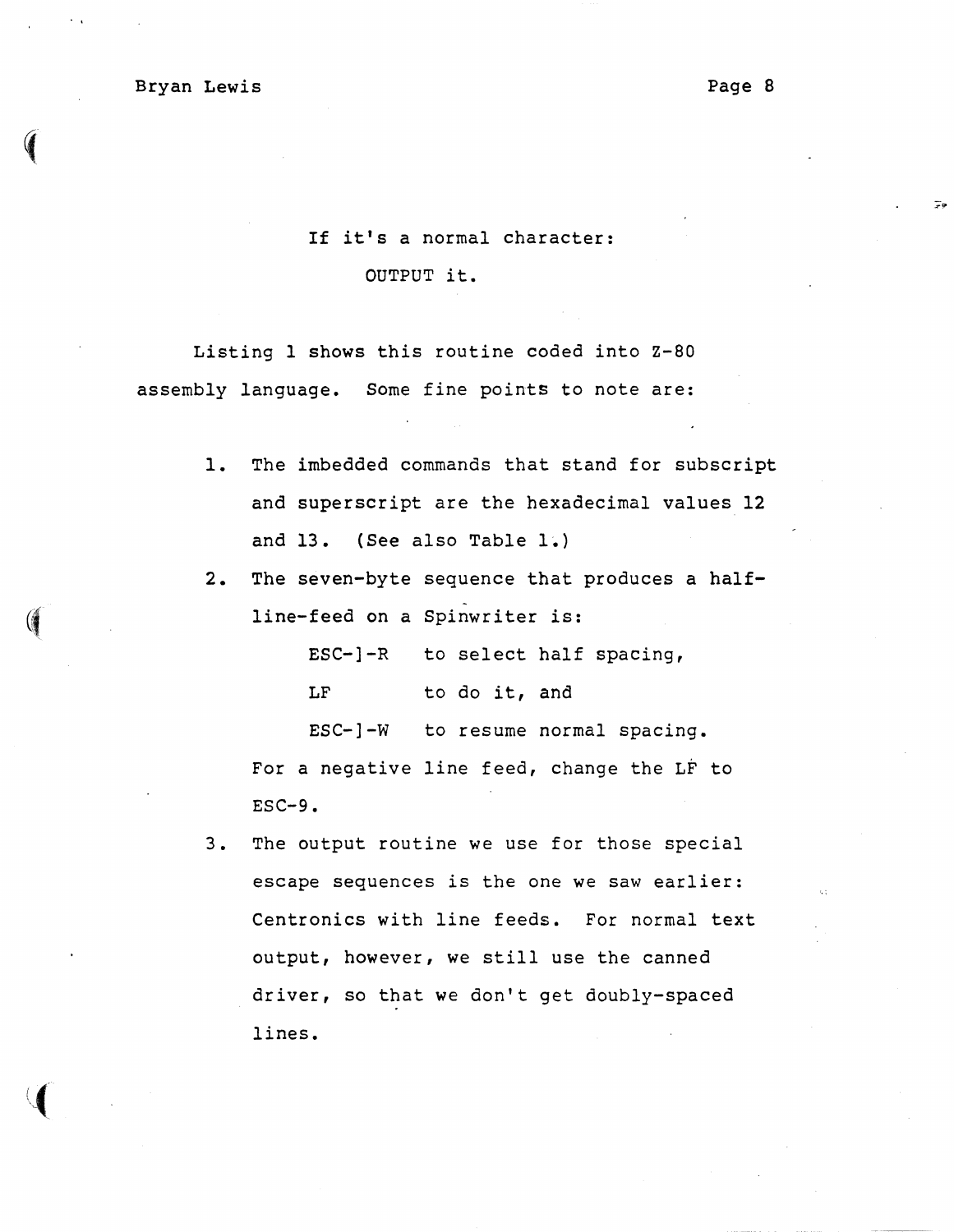(

 $\big($ 

- 4. A carriage return is what marks the end of the print buffer.
- 5. We don't send a return at the end of the line; that's handled separately for Device O.

We store the code in the unused memory starting at 0000, and we put a jump to it at 07E9. We also need to put at 07EC (that's where the spaces and returns are sent) a jump to the Centronics driver. To clarify:

> At 07E9, C3 00 00 At 07EC: C3 70 DE

For your system you might need to alter the escape sequences for your printer, or the output routine if yours is a serial device.

#### Other Solutions

 $\overline{(\ }$ 

It is relatively easy to expand the method to handle boldfacing, shadow printing, automatic centering, formfeeds, and vertical tabs. Bidirectional printing is another natural extension, since a one-line buffer is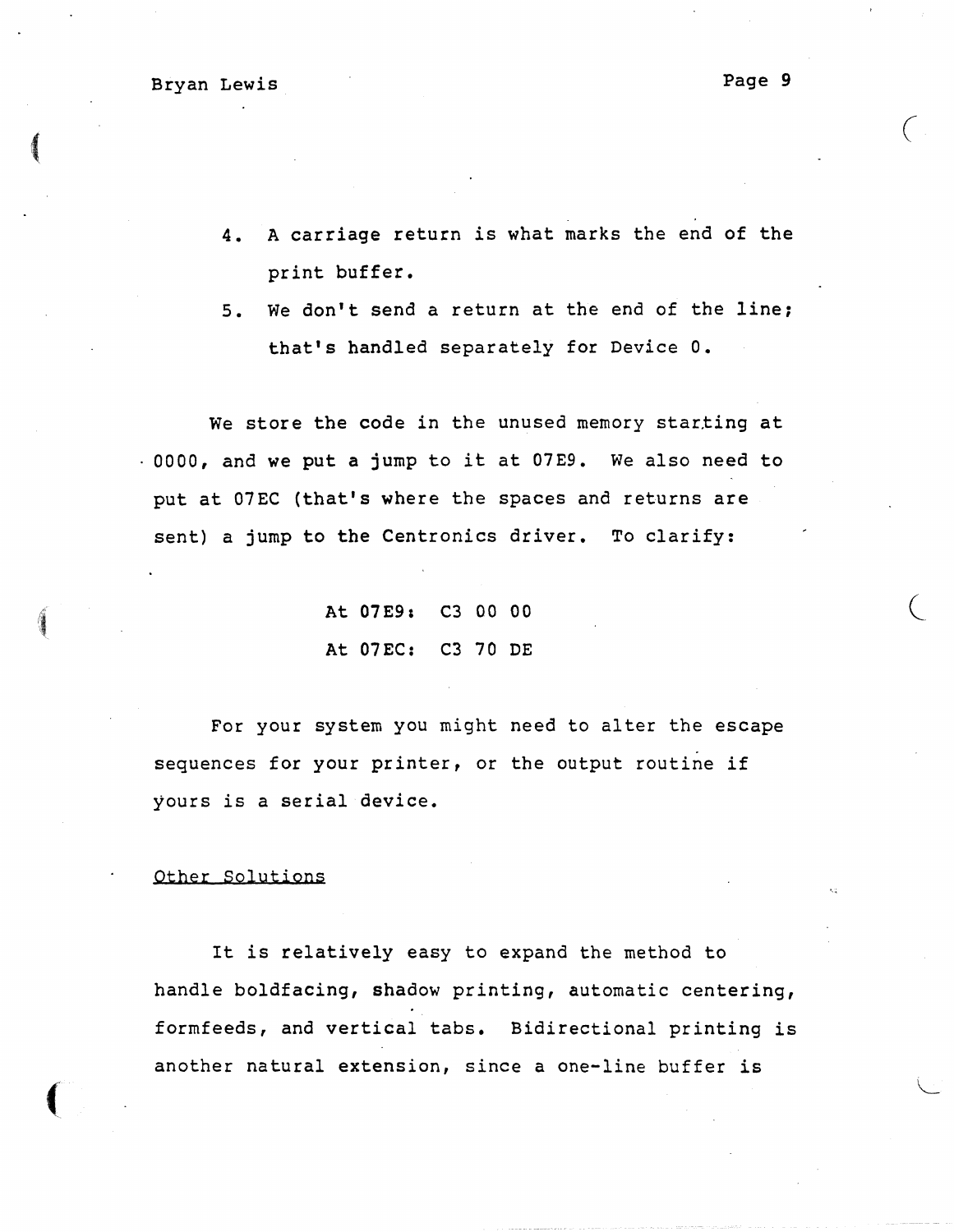already set up; just send to the printer the proper byte. sequence to initiate right-to-left carriage motion, then output the buffer in reverse. If you feel really ambitious, you can try adding true proportional spacing.

## Text Storage Formats

The text as you enter it is stored in a buffer which begins at 0800 hex. At the head of the buffer is a string of fourteen OE bytes, followed by a 02 (ASCII for start-of-text, STX). Your text is stored from 080F up. At the end comes an end-of-text character (ETX, 03) and a trailer of fifteen OE bytes.

Text is stored in memory essentially as ASCII characters. The non-alphanumeric ASCII codes (less than 32 or greater than 127 decimal) signify special operations, as shown in Table 1. You'll see in the table the familiar tokens for the sub- and super-script commands.

Notice the efficiency of the text and command storage. Indentation of an entire subparagraph requires an overhead of only three bytes. Line feeds are not stored. Space filling for right justification does not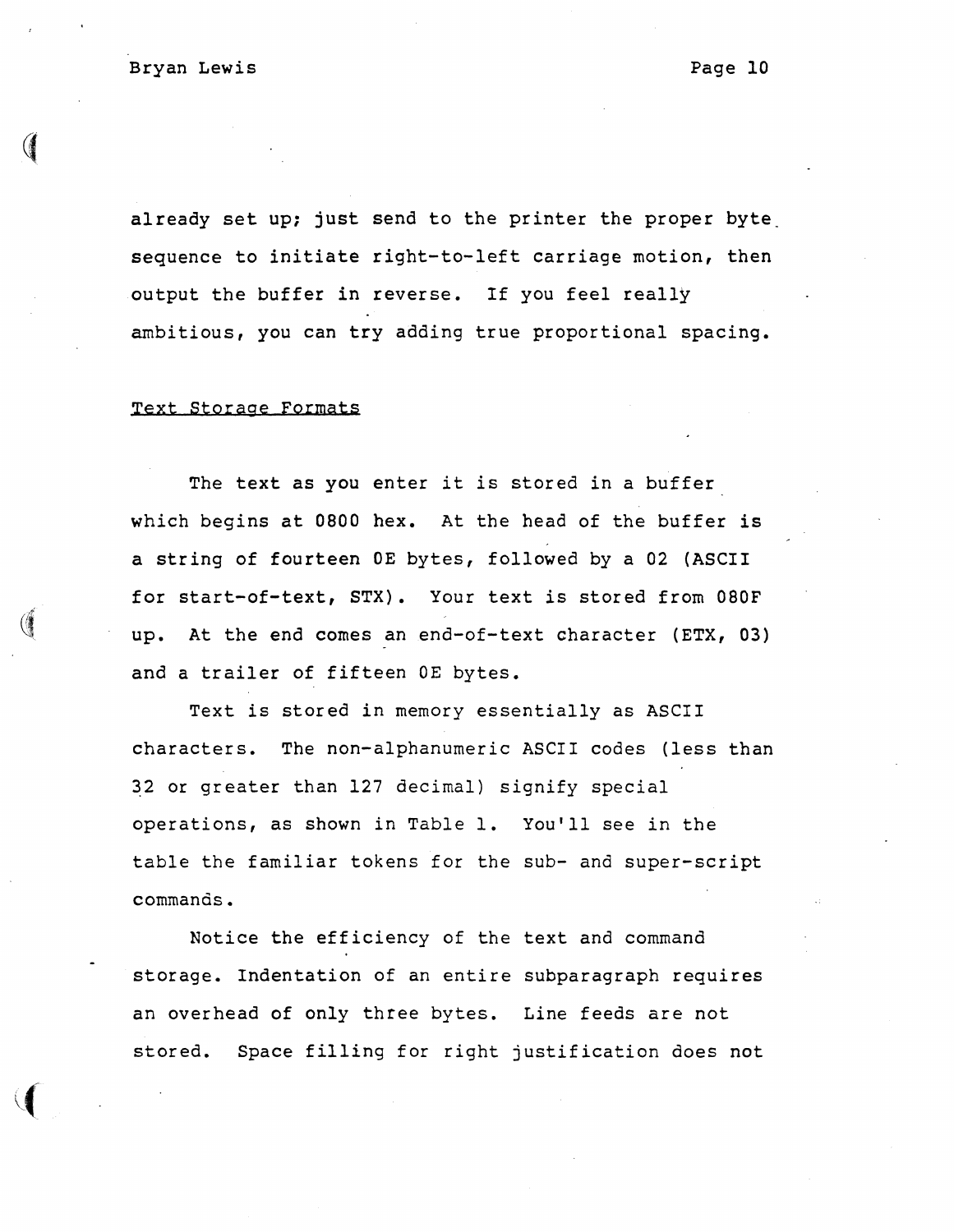## Bryan Lewis **Page 11**

 $\overline{\mathcal{L}}$ 

 $\big($ 

take up any extra room, no $R$  does underlining. Very compact.

The one-line print buffer also uses many of the codes in Table 1. It occupies the space from 06B1 through 072F hex. Location 06BO *is* a justification flag; it contains a I if the line needs space-filling for right justification. The print line in the buffer always ends with a carriage return.

The memory area between 0730 and 07FF is used as a scratch pad for all the operating parameters. Table 2 lists the secrets of the work area, as far as I've been able to unravel them. The major functional areas are:

- a storage area for buffer pointers, a tab table,
- a table of print parameters, and·
- a series of jump instructions for userdefinable print vectors.

Figure I is a memory map, showing those functional areas and others in the Sorceror.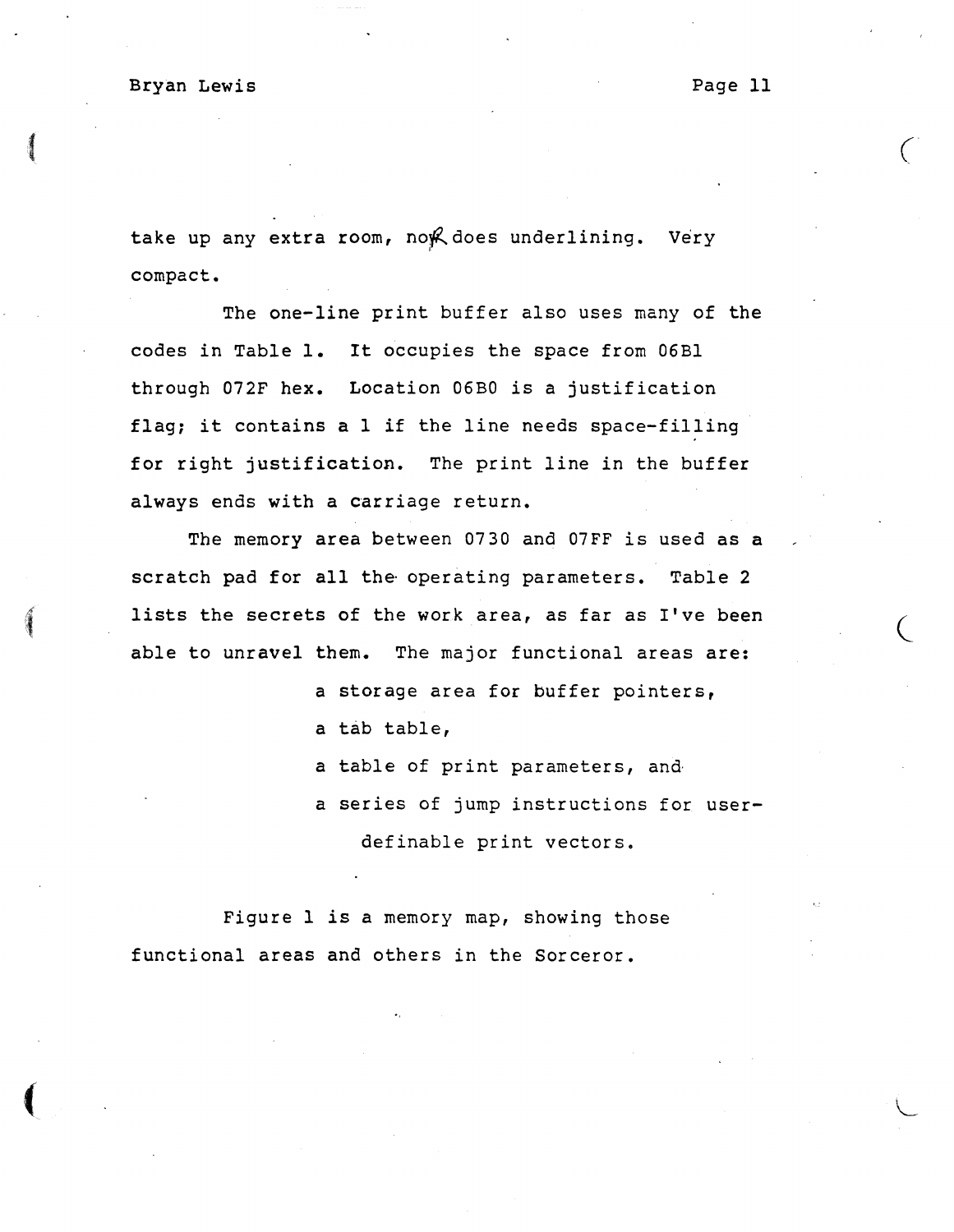$\bullet$  .

### Exploring Further

Several other nice features Can be added to the Word Processor, beyond the print-formatting extensions discussed above. You can, for example, write your own global commands. When the Pac receives one of the four undefined letters (G,J,N,O) or a non-letter, it jumps to 07EF. Since that's in user memory (RAM), it's modifiable. You can insert a jump to your own execution. routine. You could install a help function (display a list of legal commands), or a word-counting function (if you get paid by the word). The structured-English foundation for your command processor might look like:

Examine the command, using the command buffer

and its pointer. (See Figure 1 and Table  $2.$ 

If it's  $a'$  ?':

Go do the HELP function. If it's an 'N' :

Go COUNT the words.

If it's anything else:

Return to the INVALID message in the Pac.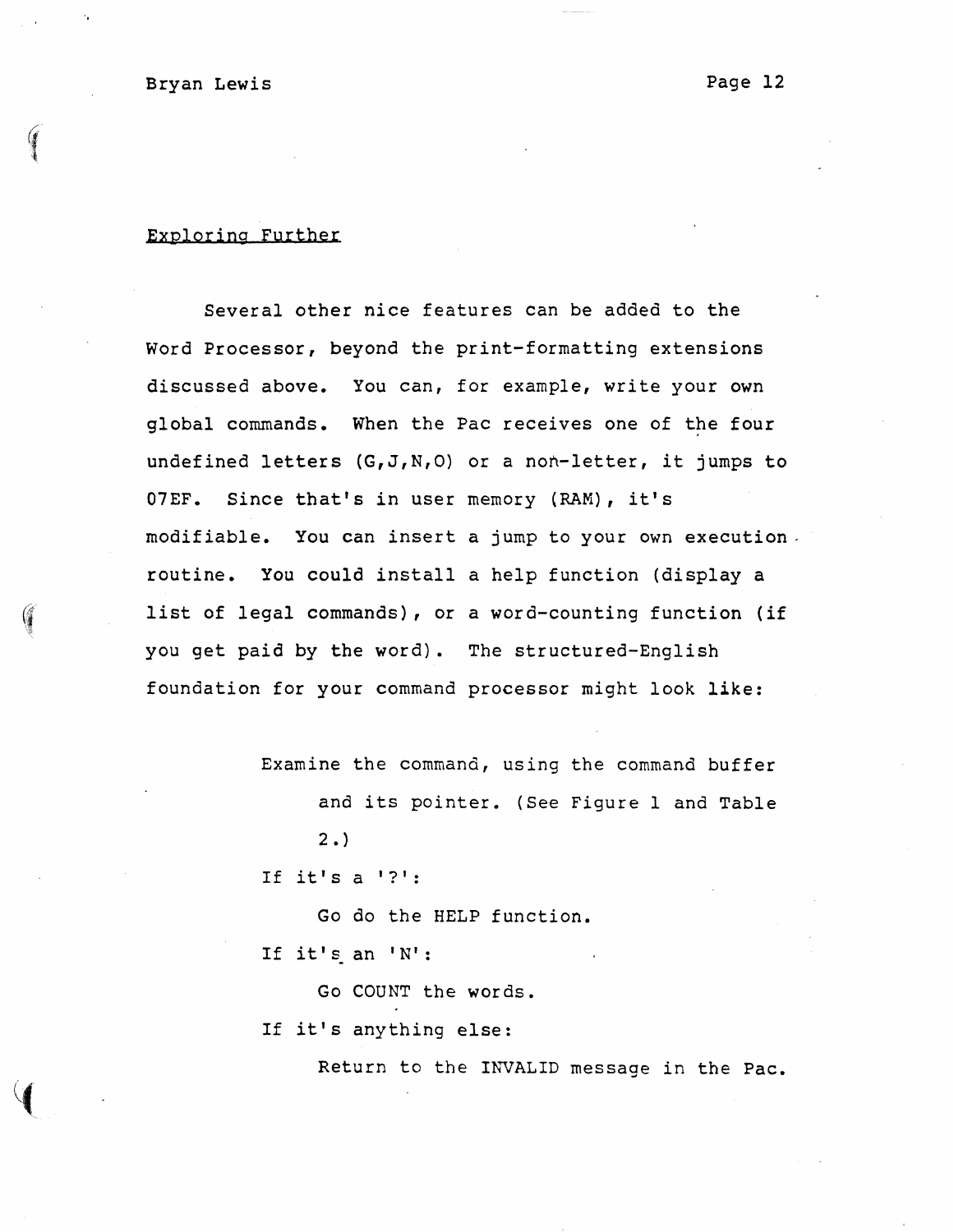$\big($ 

Another idea. Now that you know where the text is stored in memory, it is relatively easy (and I've done it) to write a modem transmission routine; take bytes beginning at 0800 hex and send them out the Sorceror's serial port one at a time, until the end-of-text byte is encountered. (For a similar technique, see the article "Use Your Exidy as a Smart Terminal" in the July issue of Microcomputing.) Put someone with another Sorceror and Word Processor Pac at the other end of the phone line, and presto -- electronic mail! Or a distributed word-processing business, with all your employees working·in their own homes.

 $\overline{\mathcal{A}}$ 

If you have ideas of your own, here are some more canned routines in the Rom Pac that might come in handy (all addresses in hexadecimal) :

> CCOA Sets up reverse-video (black-onwhite) characters.

DE4E Keyboard input. (This is the part of the Pac contributed by Exidy. The rest was written for Exidy by Testan Scientific.)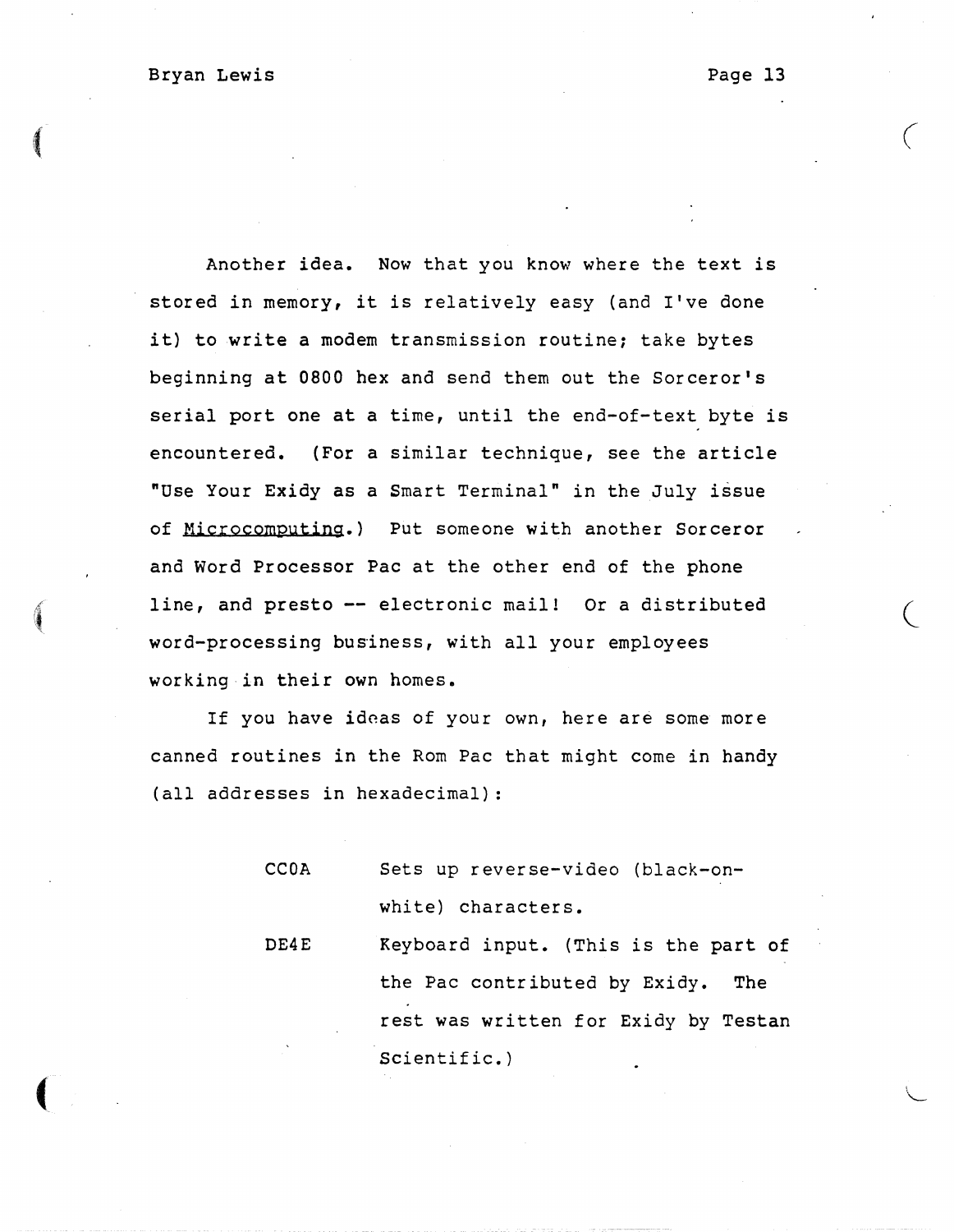CF52 Beginning of command execution table.

If you want to dig deeper into the Pac on your own, the table at CF52 contains the execution addresses for all the commands. For instance, the first two bytes (at CF52) are Bl D4, so the routine to handle the " $A$ " command starts at D4Bl. The two bytes at CF54 form the address for the "B" command, and so forth.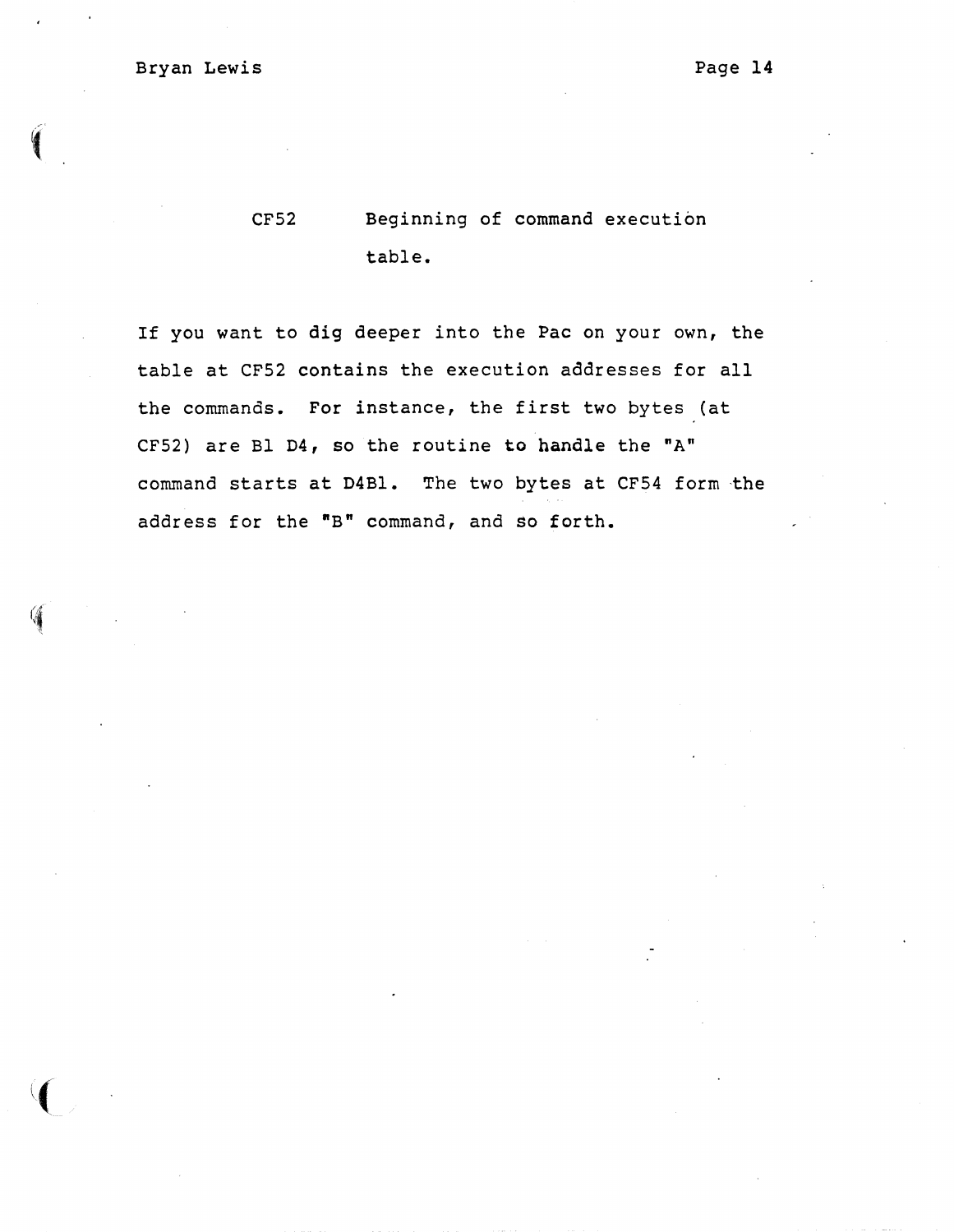$\big($ 

Table 1. The meanings of non-alphanumeric codes. These are stored in the text and print buffers along with the normal ASCII characters to signify formats and special operations. All the codes are given in hexadecimal form.

- Table 2. An index to the working and control area of memory, with known functions and their locations.
- Figure 1. Memory map showing the partitioning of RAM by the Word Processor Pac. A Sorceror with 32 kilobytes of memory is assumed for illustration; the top three addresses will be different for other systems. The top half of the available 64K is not shown: it includes the Rom Pac itself, video RAM, the Power-On Monitor, and character generators.

(NO CAPTION FOR LISTING 1.)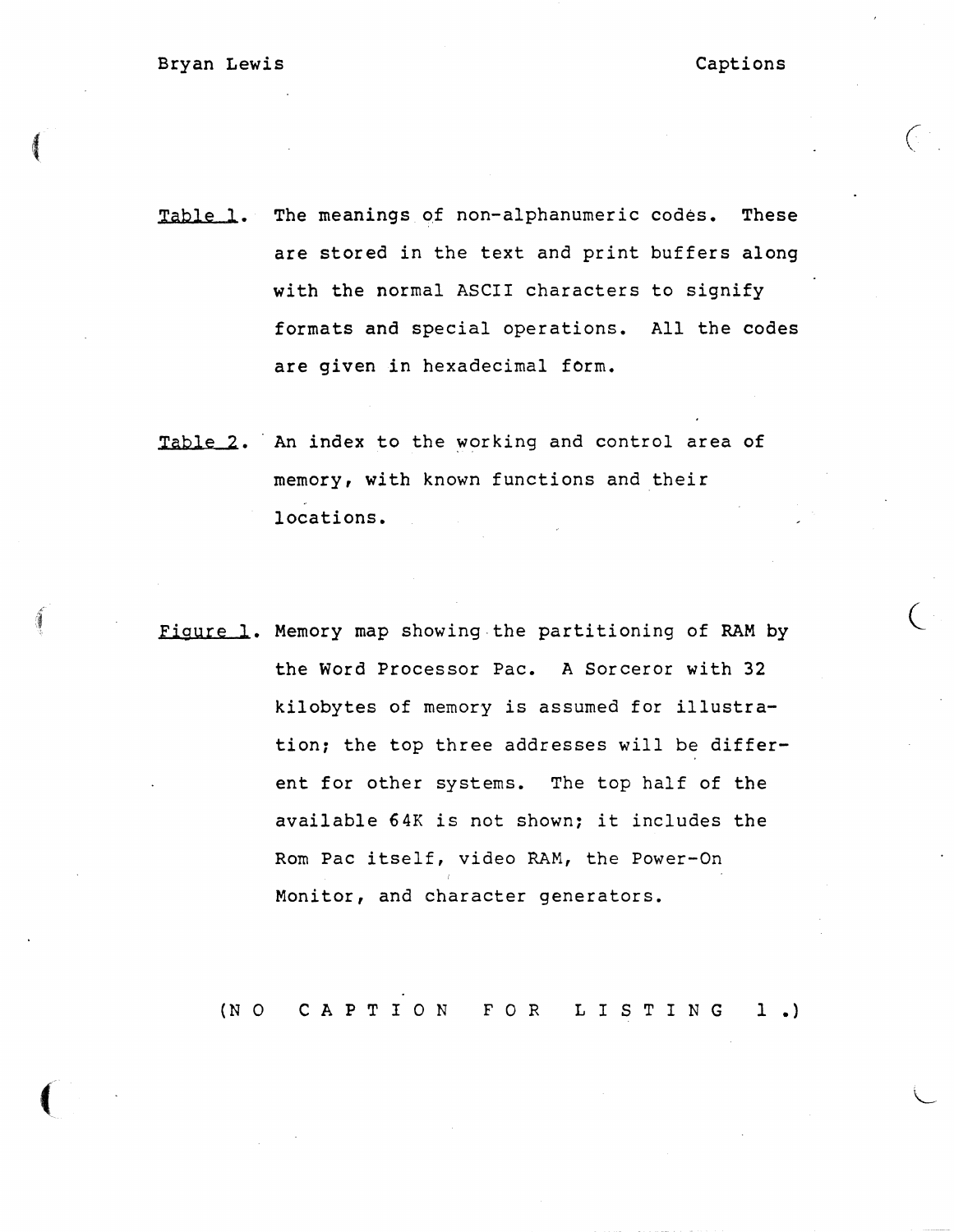Bryan Lewis Table 1

 $\mathcal{A}$ 

 $\left(\frac{1}{2}\right)$ 

 $\bar{\mathcal{A}}$ 

 $\overline{\phantom{a}}$ 

| <b>Byte</b>    | Significance                                             |  |  |  |  |
|----------------|----------------------------------------------------------|--|--|--|--|
| $01 - 0B$      | Number of spaces to print between two words. Used        |  |  |  |  |
|                | in the print buffer if extra spaces are needed for       |  |  |  |  |
|                | justification.                                           |  |  |  |  |
| 0 <sup>C</sup> | Hard hyphen occurring at end of a line.                  |  |  |  |  |
| 0 <sub>D</sub> | Carriage return. A line feed is not stored along         |  |  |  |  |
|                | with it, as is the case with some other editors          |  |  |  |  |
|                | (such as $CP/M's$ ).                                     |  |  |  |  |
| 0E             | Soft carriage return for lines longer than the           |  |  |  |  |
|                | specified page width. End of the line on the             |  |  |  |  |
|                | video screen.                                            |  |  |  |  |
| $10 - 19$      | Imbedded graphic commands. GRAPHIC-1 is 10, GR-2         |  |  |  |  |
|                | is 11, and so on. $GR+0$ is 19.                          |  |  |  |  |
| 1D             | Soft hyphen.                                             |  |  |  |  |
| 1F             | Indentation marker. An indented block of text            |  |  |  |  |
|                | begins with a three-byte code:                           |  |  |  |  |
|                | 1F <number indent="" of="" spaces="" to=""> 1F.</number> |  |  |  |  |
| 7 F            | Deleted character. All 7F's are erased when the          |  |  |  |  |
|                | user presses the CLEAR key.                              |  |  |  |  |
| $80 - FE$      | Underlined characters. If the high bit is one            |  |  |  |  |
|                | (that is, 80H), the remaining 7 bits are an ASCII        |  |  |  |  |
|                | character to be underlined.                              |  |  |  |  |
|                |                                                          |  |  |  |  |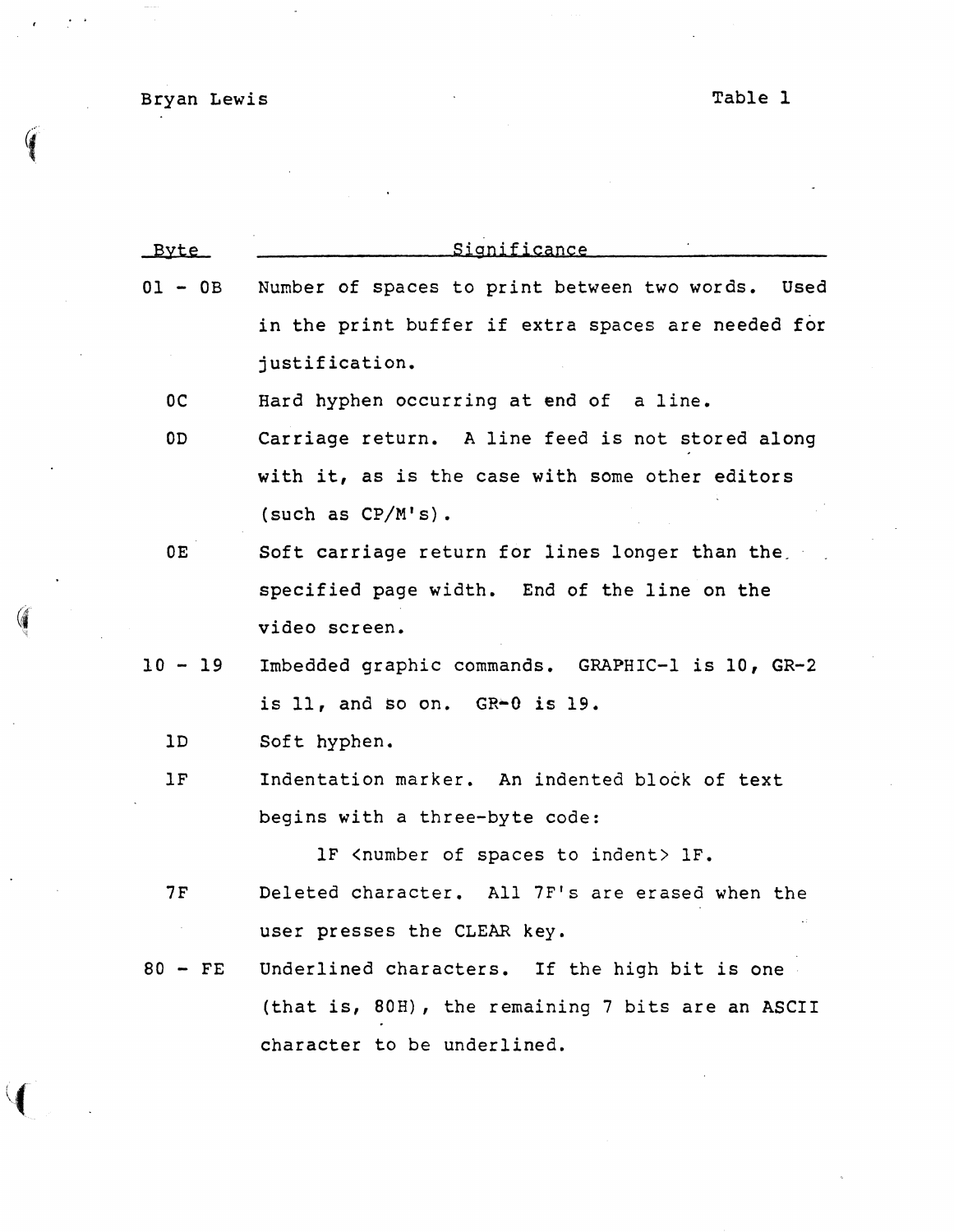# Bryan Lewis

 $\blacksquare$ 

Table 2, page 1

 $\bigcup$ 

 $\bigl($ 

L

| Locations     | <u>Function</u>                              |  |  |  |  |
|---------------|----------------------------------------------|--|--|--|--|
| 0730-073A     | Miscellaneous controls and flags.            |  |  |  |  |
| 073B          | Page title working byte. Loaded with page    |  |  |  |  |
|               | title value (from 07D4) at start of each     |  |  |  |  |
|               | page.                                        |  |  |  |  |
| 073C-073F     | ?                                            |  |  |  |  |
| $0740 - 0741$ | Cursor location in video RAM, from F080 to   |  |  |  |  |
|               | F7FF.                                        |  |  |  |  |
| $0742 - 0743$ | Address of top of text buffer and bottom of. |  |  |  |  |
|               | holding buffer.                              |  |  |  |  |
| $0744 - 0745$ | Address of top of holding buffer.            |  |  |  |  |
| $0746 - 0747$ | Text pointer, to start of present line.      |  |  |  |  |
| 0748-0749     | Pointer to start of next line.               |  |  |  |  |
| 074A-074B     | Pointer to end of text.                      |  |  |  |  |
| 074C          | Post-command parameter, for example 55 in    |  |  |  |  |
|               | the command "P55" to print 55 lines.         |  |  |  |  |
| 074D          | ?                                            |  |  |  |  |
| 074E          | Cursor location. $(074E) + (0751) =$         |  |  |  |  |
|               | position of cursor within present line.      |  |  |  |  |
| 074F          | A print parameter. (?)                       |  |  |  |  |
| 0750          | $\overline{?}$                               |  |  |  |  |
| 0751          | Cursor location. See 074E.                   |  |  |  |  |
| 0752-0755     | Indentation values. (?)                      |  |  |  |  |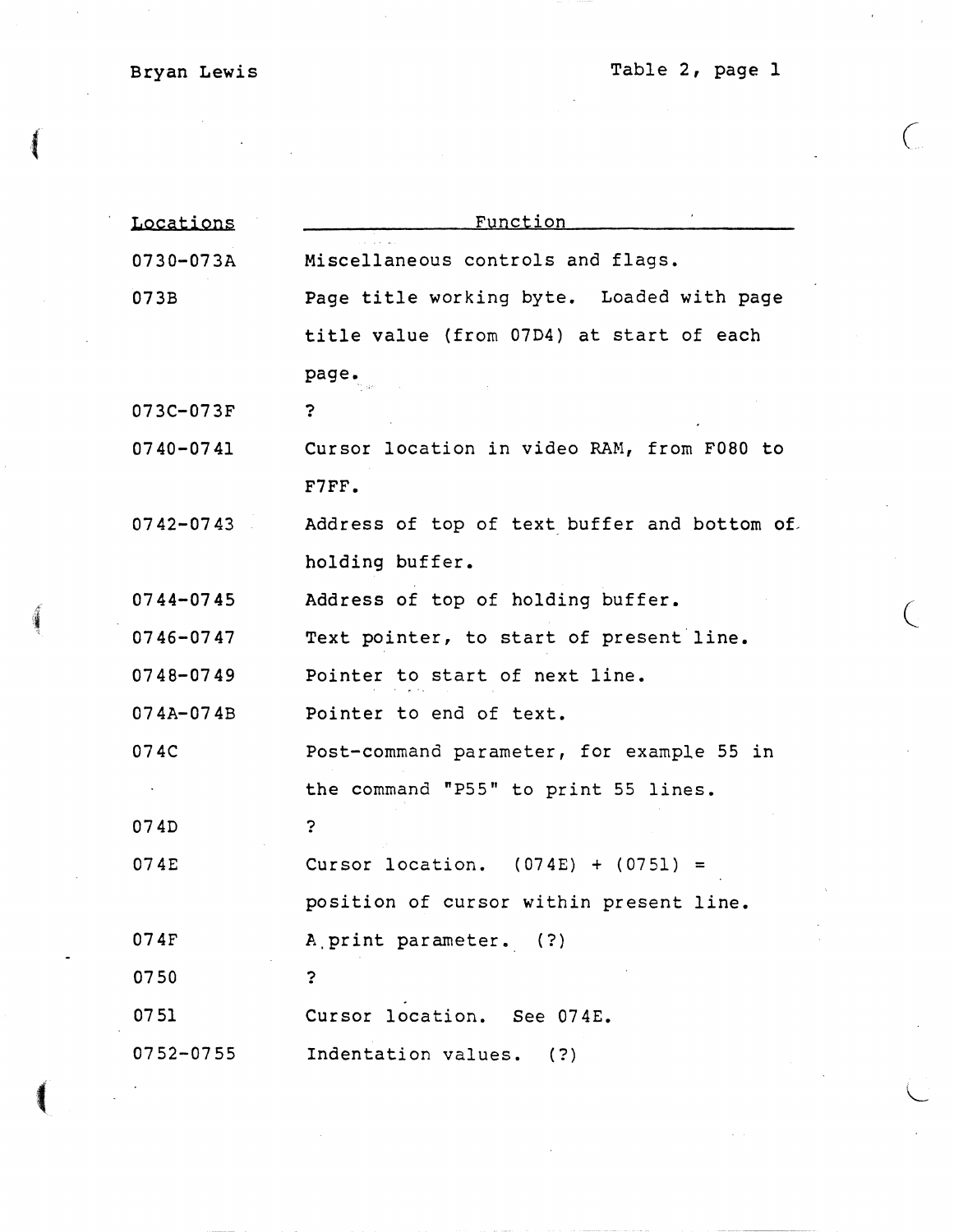Bryan Lewis

 $\epsilon$ 

J

Table 2, page 2

| 0756-0757 | $\mathbf{?}$                                |  |  |  |
|-----------|---------------------------------------------|--|--|--|
| 0758-0759 | Print buffer pointer, from 06B0 to 072F.    |  |  |  |
| 075A-0762 | ?                                           |  |  |  |
| 0763-0764 | Command buffer pointer, to next command in  |  |  |  |
|           | a series.                                   |  |  |  |
| 0765-0766 | Pointer to origin of command buffer, 0600.  |  |  |  |
| 0767      | Pre-command parameter: number of times to   |  |  |  |
|           | execute a command line.                     |  |  |  |
| 0768-076D | $\ddot{\mathbf{z}}$                         |  |  |  |
| 076E-077A | Tab table. The default tabs are 10, 20,     |  |  |  |
|           | , 120 (in decimal), so this table in        |  |  |  |
|           | memory initially contains 0A, 14, , 78.     |  |  |  |
|           | It ends with the byte FF as a delimiter.    |  |  |  |
| 077B-07CF | ?                                           |  |  |  |
| 07D0-07DE | Y-table. The table of print values such as  |  |  |  |
|           | page length, margins, and line spacing.     |  |  |  |
| 07DF      | Print flag. If this is zero, characters     |  |  |  |
|           | aren't sent to the printer (for verifying). |  |  |  |
| 07E0      | A print parameter. (?)                      |  |  |  |
| 07E1      | Line length. Default 63 decimal = 3F hex.   |  |  |  |
| 07E2      | Cassette baud rate. Default = $40$ hex for  |  |  |  |
|           | 1200 Baud. 0 means 300 Baud. No effect on   |  |  |  |
|           | serial printer baud rate.                   |  |  |  |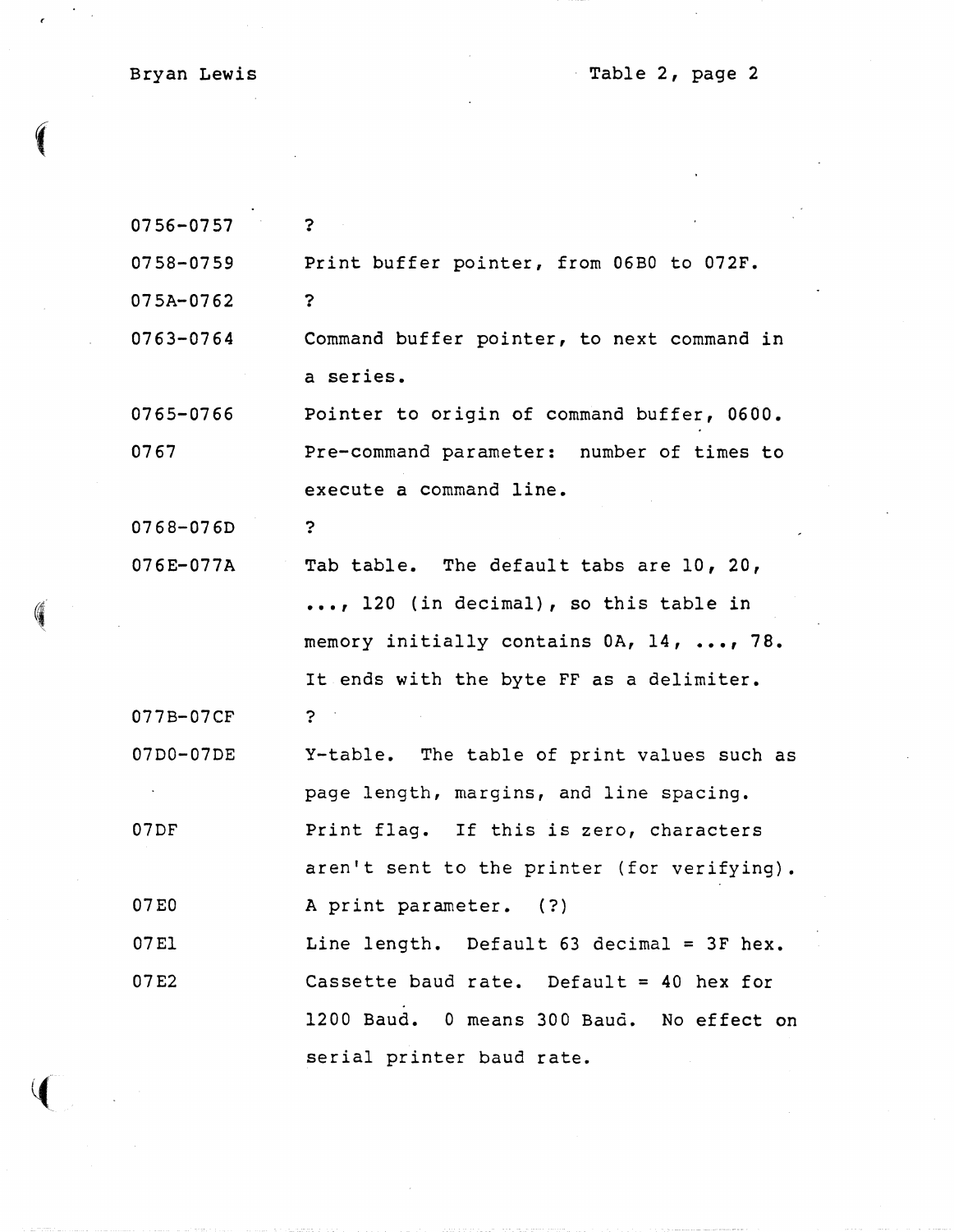# Bryan Lewis

 $\blacksquare$ 

 $\overline{C}$ 

Table 2, page 3

 $\left($ 

 $\big($ 

| 07E3-07E4     | Flags indicating whether a cassette write   |  |  |  |  |
|---------------|---------------------------------------------|--|--|--|--|
|               | or read file is still open.                 |  |  |  |  |
| 07E5          | Mode flag, to indicate Command or Edit      |  |  |  |  |
|               | Mode. $(?)$                                 |  |  |  |  |
| 07E6-07E8     | Output vector for Print Device 1. Default   |  |  |  |  |
|               | is C3 90 DE for serial printer.             |  |  |  |  |
| 07E9-07EB     | Print vector for Device 0. Does not         |  |  |  |  |
|               | receive a character stream at all, as       |  |  |  |  |
|               | discussed in the text.                      |  |  |  |  |
| 07EC-07EE     | Output vector for Print Device 0, but       |  |  |  |  |
|               | normally receives only spaces and carriage  |  |  |  |  |
|               | returns.                                    |  |  |  |  |
| 07EF-07F1     | User-definable vector for unused commands.  |  |  |  |  |
|               | Default = $C3$ 86 $CF = a$ jump to "INVALID |  |  |  |  |
|               | ENTRY" message.                             |  |  |  |  |
| $07F2 - 07F4$ | A jump vector called during cassette        |  |  |  |  |
|               | operations.                                 |  |  |  |  |
| 07F5-07F7     | A jump vector called during cassette        |  |  |  |  |
|               | operations.                                 |  |  |  |  |
| 07F8-07F9     | Initial value for the text pointer, 0800.   |  |  |  |  |
| $07FA-07FF$   | Unused.<br>(?)                              |  |  |  |  |
|               |                                             |  |  |  |  |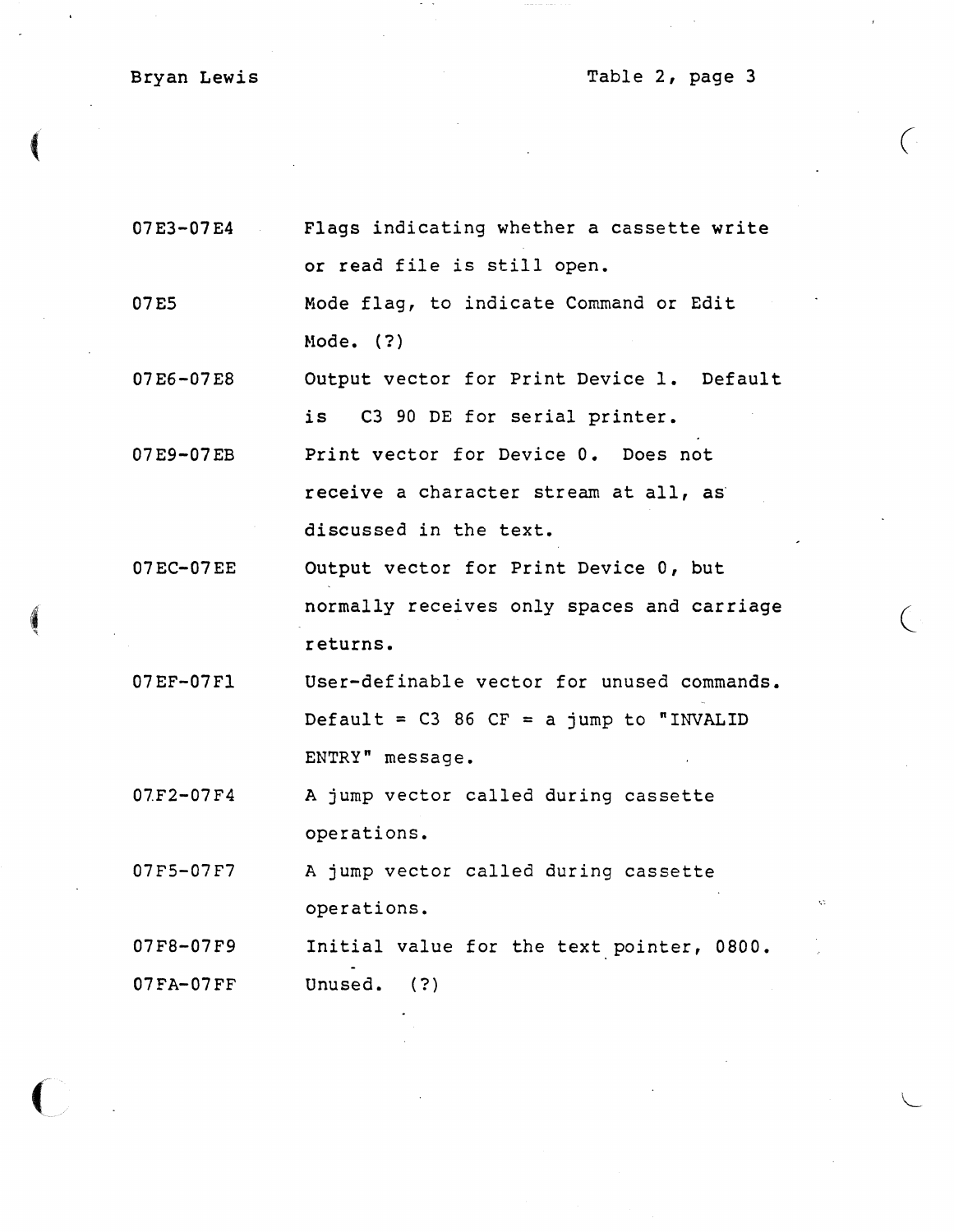Bryan Lewis Figure 1